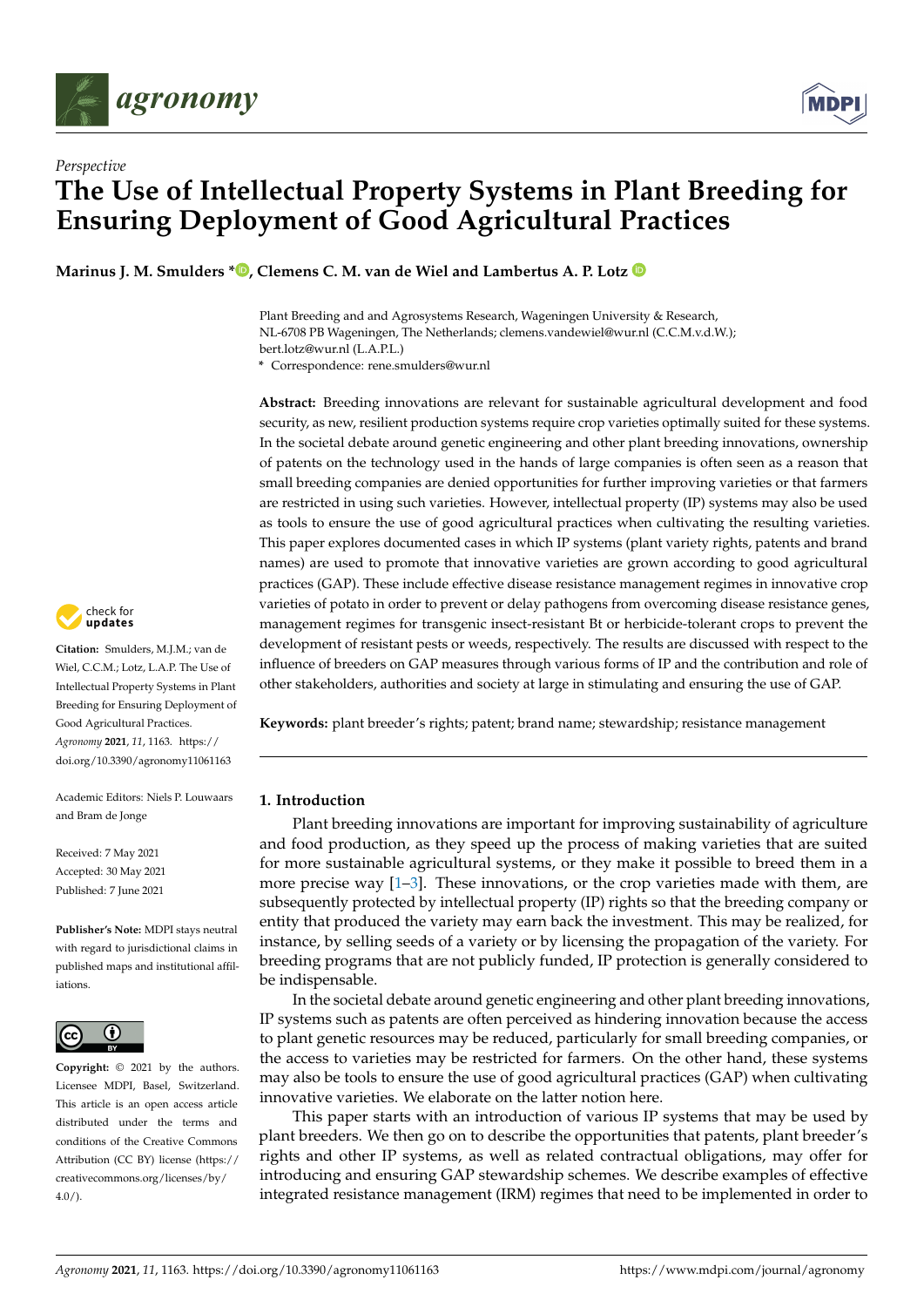prevent or delay pathogens, pests or weeds from overcoming valuable resistance genes in new varieties, as single (dominant)-resistance genes in particular are prone to being overcome by the continuous evolution of pathogens, whether they were introduced through classical introgression breeding or by modern biotechnological methods. We then explore documented cases with a longer history of cultivation (e.g., transgenic insect resistant (IR) Bt crops), where good resistance management was found to be of the utmost importance with regard to GAP, and other cases, including the management of disease resistances in potato. In some of these cases, the obligations to ensure good resistance management were mandated by competent authorities to breeders, who used licensing contracts to ensure compliance by farmers. In other cases, it was driven by the desire to employ IRM to maintain the functionality of the disease-resistant genes. The gained insights will be discussed with respect to possible pros and cons from the points of view of the breeders, farmers and society in general.

#### **2. IP Protection for Plant Varieties**

In this section, we briefly discuss four IP systems that appear to be most relevant to ensuring GAP. Additional forms of IP protection exist, such as trade secrets and geographical indications, but these will not be discussed in this study. First, the IP system most utilized globally for the protection of plant varieties is the plant breeders' rights (PBR, also called plant variety protection (PVP)) system. PBR is a dedicated system for plant and mushroom varieties based on the International Convention for the Protection of New Varieties of Plants. It is administered by the International Union for the Protection of New Varieties of Plants (UPOV), an intergovernmental organization with headquarters in Geneva (Switzerland). As long as a variety is distinct (from all others), uniform (among plants) and stable (across years) (the so-called D.U.S. characteristics), the breeder will be granted plant breeders' rights. The level of protection is predefined. For a period of 20 or 25 years, the breeder has the exclusive rights to give licenses to others to multiply or use the variety and to charge a license fee on the multiplications or use of the variety for agricultural production. The breeder only obtains rights on the combination of traits (genes) that is unique for this variety and not on the underlying genetic material, which remains available for crossing and selection (the "breeder's exemption" [\[4\]](#page-9-2)). As a result, the variety can freely be used for breeding new varieties by anyone from the first day that it is on the market. There are also exemptions for farm-saved seeds (the "farmer's exemption"), the details of which vary across jurisdictions. The US provides for the PVP system, and in addition, since 1930, it has had a similar type of protection for new varieties of non-tuberous, asexually propagated species, perhaps confusingly termed a "plant patent". Further reading on the PBR system may be found in Würtenberger et al. [\[4\]](#page-9-2).

Second, the generic IP system of patents may be applied, as it is open to any industrial application that is novel and has an inventive step. Utility patents are granted on a country basis or on a regional basis, and the exact scope and conditions for granting these may vary between jurisdictions. In Europe, patent applications are assessed and granted by the European Patent Organization (EPO), which is an organization with 38 member states based on the European Patent Convention. The EPO is separate from the EU [\[5\]](#page-9-3). A patent gives control of the use of the inventive application that it describes. The type of applications and the level of protection can be formulated precisely in the claims, tailored to the invention that is to be protected. As a result, it enables tight control of the application once a patent has been granted. A "patent on a gene" thus does not give ownership of the gene (the gene already existed in nature before a patent was granted and continues to do so), but it restricts its use for specified applications.

Patent law and PBR are separate systems for IP protection, and they operate independently from each other. According to the European Patent Convention (EPC), a plant variety as such cannot be patented. In addition, methods involving classical crossing and selection are exempted from patentability, as they are processes of an "essentially biological nature" (Article 53(b) EPC and Article 4(1)b in the EU Directive on legal protection of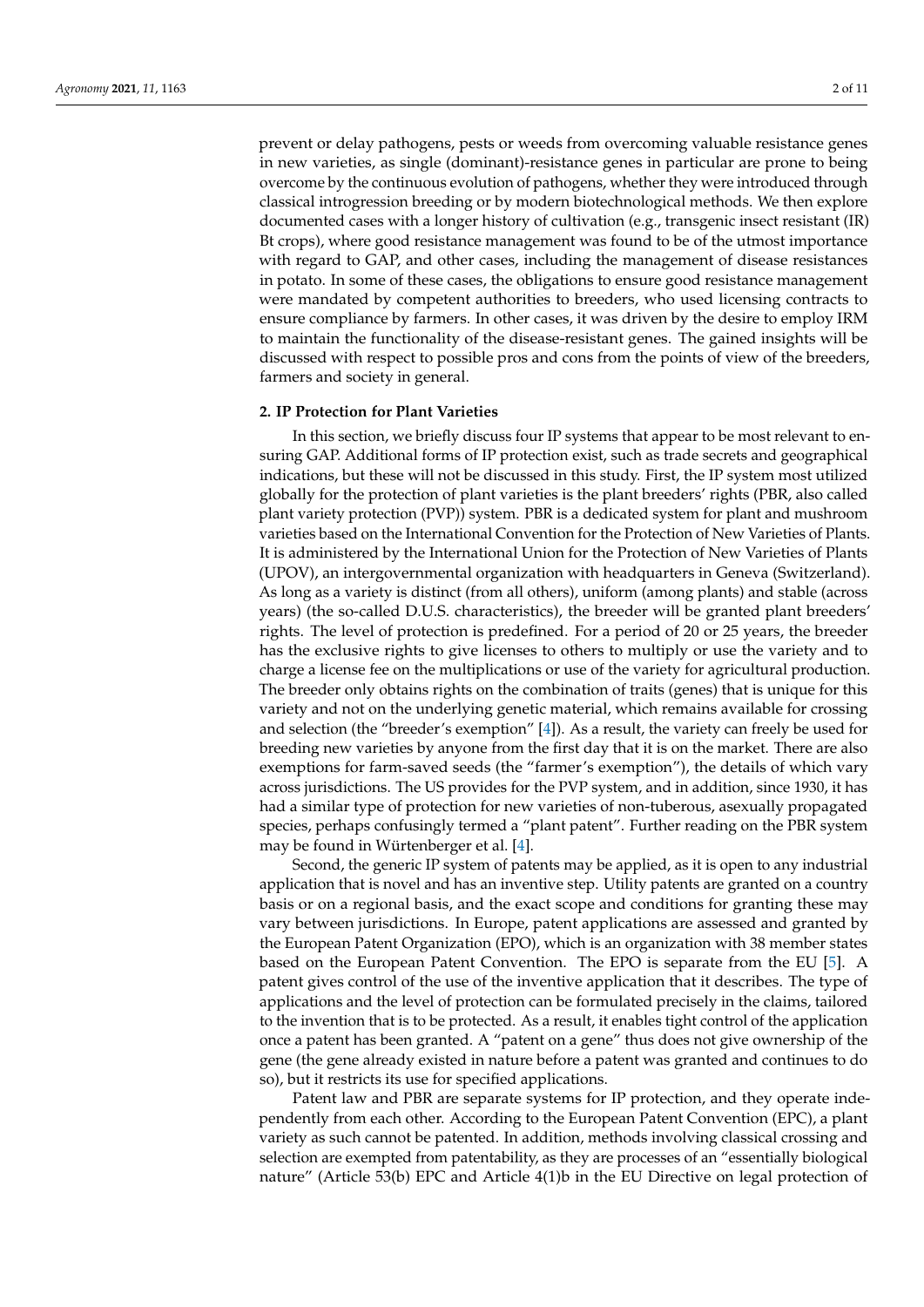biotechnological inventions 98/44/EC) [\[5\]](#page-9-3). With technical developments such as the use of DNA markers in plant selection, "natural" traits became a subject of patent applications, leading to discussions about the interpretation of the exemption for processes of an "essentially biological nature". Patents on the use of spontaneous variants of genes or natural traits in plants may be employed to indirectly control all activities with varieties in which the traits are used, including crossing with them and further breeding, and thus they may restrict the use of genetic resources for plant breeding. This has triggered a lot of debate and led to calls from, among others, the European Parliament ("stop patents on life").

In the context of this study, we can only briefly discuss the outcomes of this complex debate. The notion of technical steps making processes of crossing and selection eligible for patenting was refuted during procedures at the Enlarged Board of Appeal (EBA) of the EPO, but in the 2015 rulings on the so-called "Broccoli II" and "tomato II" cases, G 2/12 and G 2/13, respectively, the EBA concluded that this non-patentability did not extend to the plant products from such processes. Following extensive discussions, in a follow-up case on pepper (G 3/19, [https://www.epo.org/law-practice/case-law-appeals/communications/](https://www.epo.org/law-practice/case-law-appeals/communications/2020/20200514.html) [2020/20200514.html,](https://www.epo.org/law-practice/case-law-appeals/communications/2020/20200514.html) accessed on 1 June 2021), the EBA recently (2020) decided to stop issuing patents on naturally occurring ("native") traits and on the plants containing them. In other jurisdictions, particularly in the US, patenting is still more widely possible on plant traits. Notwithstanding the exclusion of natural traits, the application of targeted technological methods to change genomes may still be patented, including transgenics.

Patents on transgenic constructs have been used to earn back large investments and make profits for breeders and technology providers. Other players in the production chain also benefit from improved varieties through higher efficiency and yields of cultivation or products with better quality/price ratios. The extent to which patents impacton the redistribution of welfare gains depends on the crop species, GM trait, region and socioeconomic context [\[6](#page-9-4)[–8\]](#page-9-5). Patent protection may also apply to varieties made with cisgenics and gene editing using CRISPR/Cas, as these would entail targeted changes in genomes. These technologies are not necessarily regarded as "essentially biological processes" in the European context, even though the products may be essentially similar to those from conventional breeding. European farmers have already initiated a dialogue focused on disallowing the issuance of patents on transgene-free, gene-edited crops (Institute on Science for Global Policy [\[9\]](#page-9-6), pp. 40–41).

Third, a mechanism for control that is gaining traction is based on ownership of a brand name. A plant variety that is traded must be identified by its official name. This helps the owner to trace the use of its variety, but the official name under which the variety is listed is not a protected item in itself. As a consequence, after the breeders' rights have expired, anybody may multiply and sell the variety under its original name. Essentially derived or similar varieties being sold under that name is common practice in fruits such as apples, where "sport" varieties exist which are distinguished from the original variety by a spontaneous mutation. For example, a series of apple sport varieties with a more intense color or a shinier look are sold in shops under the name of the original variety: Elstar. Under EU trademark law, already-registered variety denominations cannot be applied for as trademarks. One way to exercise control is to register a trademark for a separate brand name and then link that protected brand name to the PBR-protected variety. The owner can then regulate the conditions under which it is allowed to sell the variety under the brand name. An example of this is Pink Lady®, which is a trademark for apples of the Cripps Pink variety. These apples may only be sold under the brand name Pink Lady by authorization of the owner, who has, for example, standardized the cartons in which they are sold [\[10\]](#page-9-7). Other attributes are currently being attached to the brand name, including sustainable cultivation practices. One advantage compared with PBR is that a brand name or a trademark does not expire. The downside is that there are costs for maintaining protection on two items rather than one.

Fourth, a general way of guarding the use of a variety or of plant material is through legal contracts under private law, as one may always arrange a legally binding agreement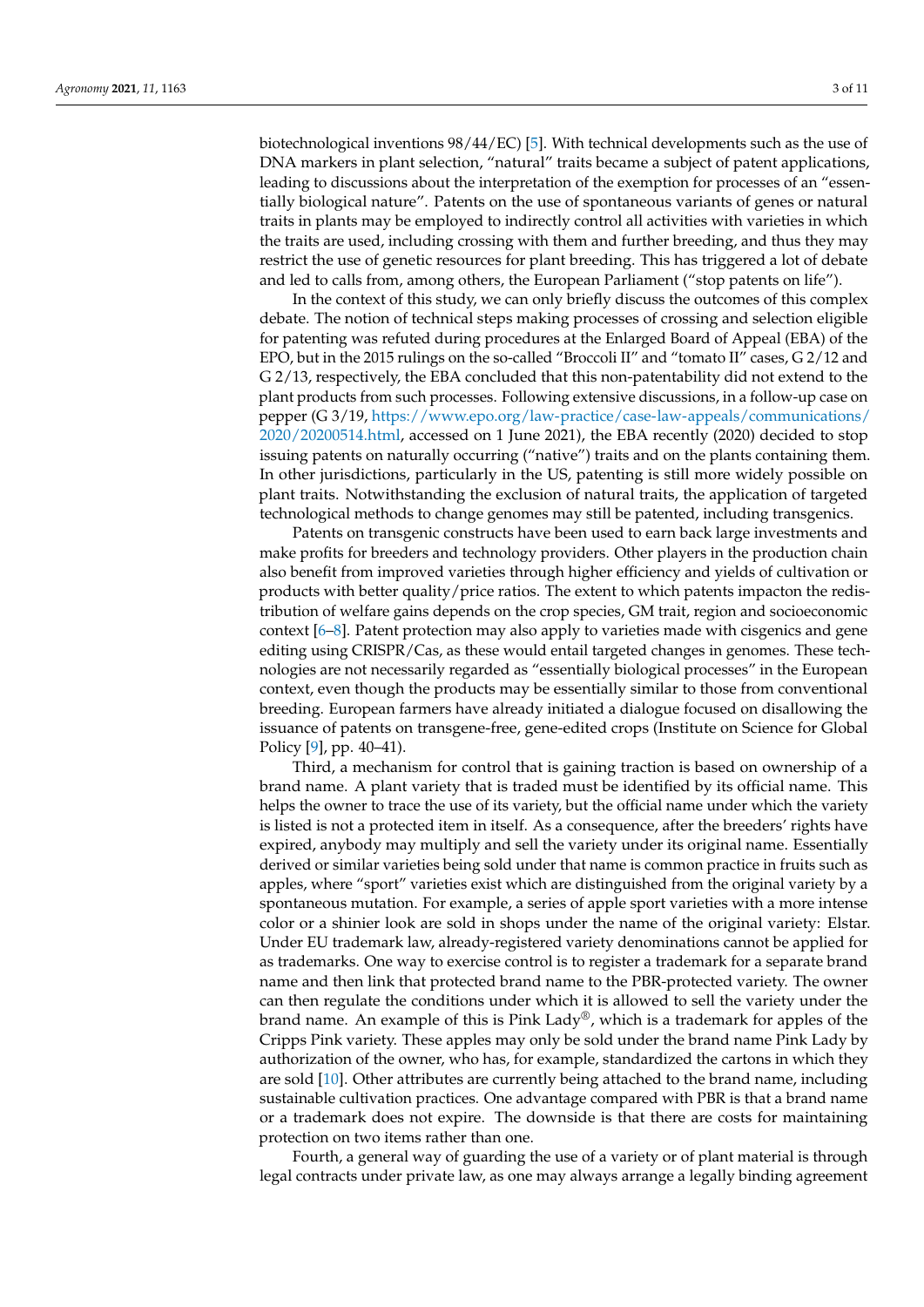between two parties. These may comprise obligations to implement GAP, including the right of the owner of the variety to check this on the farmer's fields. Contracts may also take the form of contract cultivation, where the breeder or owner hires farmers to grow or multiply the variety, the farmer delivers the harvested product to the owner, and the farmer gets paid for his or her cultivation efforts, taking into account the GAP measures.

GAP may also be enforced in other ways, such as by public law rulings [\[11\]](#page-9-8). Examples from the Netherlands include the obligation to control potato volunteers to avoid the spread of plant diseases (e.g., *Phytophthora infestans*) and pests (e.g., the Colorado beetle) and the obligation to control bolters in sugar beet to prevent, among other things, virus spread (beet yellowing virus). These were originally enforced by commodity boards. These systems fall outside the scope of our overview.

#### **3. Examples of Ensuring GAP**

#### <span id="page-3-0"></span>*3.1. Resistance Management for Bt Crops*

In the US, the Environmental Protection Agency (EPA) mandates IRM for insectresistant Bt crop registrations, which are issued for limited periods. This has been the case since the introduction of Bt crops in 1996, upon the expression of concerns by scientists [\[12\]](#page-9-9). The EPA obliged planting parts of fields with non-Bt crops, and after 2010, they also allowed the use of sowing seed mixtures of Bt and non-Bt seeds (refuges "within-a-bag") to make compliance easier for farmers. Stewardship and post-market environmental monitoring (PMEM) at the authorization of Bt is also obliged by the European Food Safety Authority (EFSA) in the EU and by the Canadian Food Inspection Agency (CFIA) in Canada [\[8\]](#page-9-5). In Australia, the authorization by the Office of the Gene Technology Regulator (OGTR) of a GM crop may include licensing conditions for the registering breeding company. The breeding company (registrant) performs audits of compliance to plans that are obliged in (licensing) contracts arranged by the technology provider with the growers. The provider is responsible for reporting compliance and monitoring and mitigating pest resistance risks with guidance by Transgenic & Insect Management Strategies, a commission of stakeholder experts, to the Australian Pesticides and Veterinary Medicines Authority (APVMA) [\[13\]](#page-9-10).

Through the patents on the Bt events, the breeders or technology providers are in a position to arrange for stewardship schemes through licensing to the providers of sowing seeds and to farmers. To ensure compliance by farmers, licensing contracts include obligatory monitoring and reporting to the regulatory agencies, and deliveries to non-complying growers may be canceled. The limitation of a patent to a duration of 20 years could, in theory, negatively affect the breeding companies' interest in preserving crop varieties that only contain genes or events for which the patent has lapsed. In practice, however, upon problems with resistance development in insects, breeding companies develop and release alternatives, often varieties with stacked variants of Bt (in which Cry genes are pyramided) [\[13\]](#page-9-10).

The extensive review by Carrière et al. [\[13\]](#page-9-10) discussed incentives for resistance management and showed various levels of success with promoting stewardship with Bt crop cultivation. Their comprehensive review did not state the aspect of licensing explicitly as an advantage of patents on the crops, but it discussed licensing in light of the obligations mandated by competent authorities. It also touched upon tensions with free market competition. In the USA, cross-company compliance data are compiled (e.g., through the Agricultural Biotechnology Stewardship Technical Committee (ABSTC)) and released publicly (e.g., through the National Corn Growers Association), but individual technology providers do not disclose the level of compliance for reasons of market competition [\[13\]](#page-9-10). Farmers who are denied Bt seed because of non-compliance by one technology provider can still purchase Bt seed from competitors.

Durable resistances can be seen as a so-called common pool resource, as resistance management will often not be directly profitable for farmers. Occasionally, "resistance crises" have made farmers acutely aware of the risks of short-term economic incentives, and these generally have also helped to act in voluntary enlightened self-interest, provided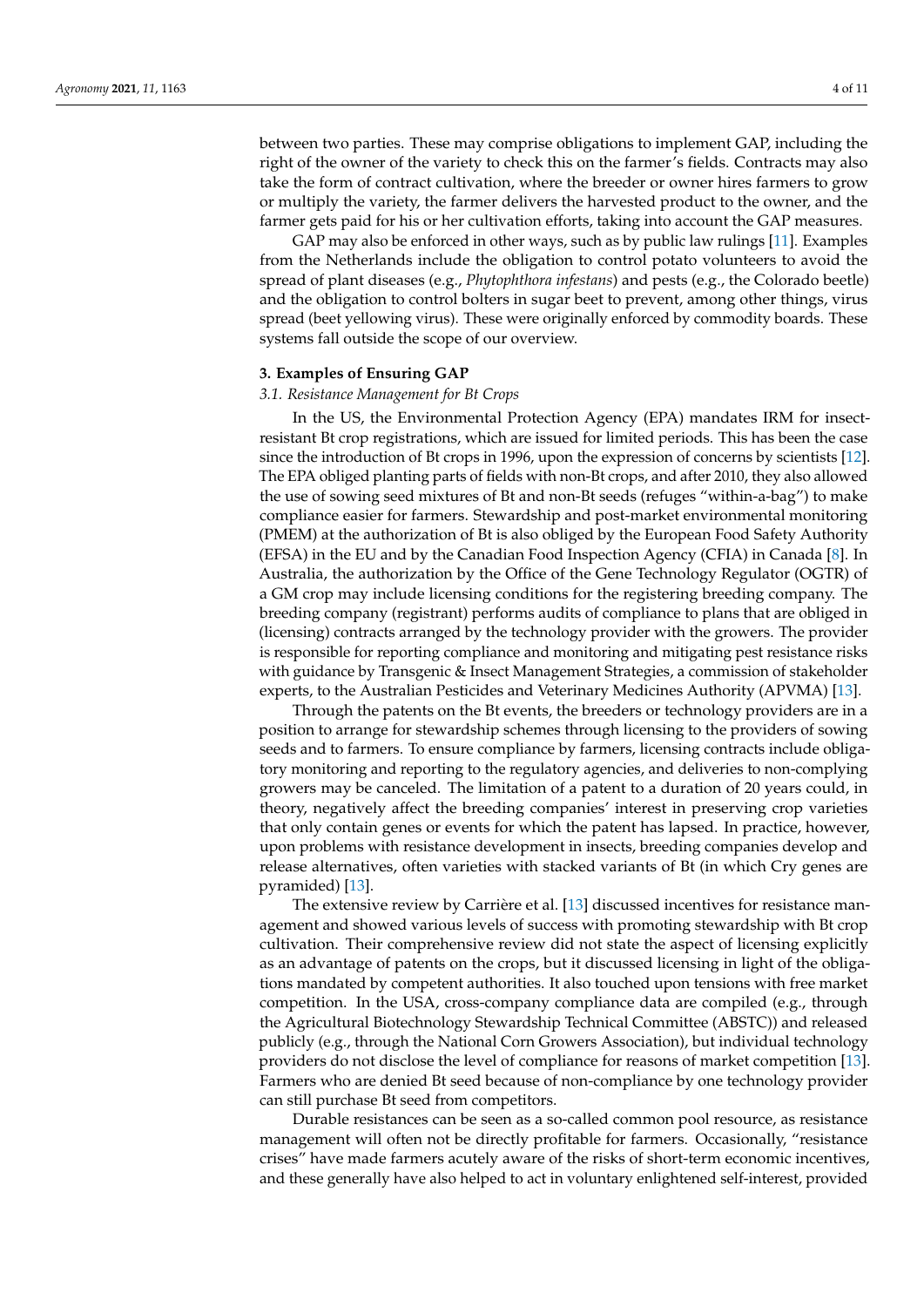that their peers are acting in the same way [\[13\]](#page-9-10). Next to this, making subsidies conditional on IRM may support compliance, pointing to a role of regulatory actions by government agencies. Promoting stewardship through companies' IP usually occurs in interaction with the actions of competent authorities. The details of the flanking actions vary among countries, and this may have contributed to different levels of success. For instance, in the US, the ABSTC was facilitated in coordinating IRM by consolidation of the breeding industry. In Australia, the government had a strong incentive to act due to a previous "insecticide resistance" crisis with *Helicoverpa armigera* (a caterpillar that is also targeted by Bt). Here, competent authorities have prioritized approaches through farmer organizations. Cotton grower organizations support research programs funded by a levy to growers, which is matched by the government, and actively promote the implementation of IRM strategies. In South Africa, a monopoly of a single provider at the introduction of Bt maize

borer *Busseola fusca* [\[13\]](#page-9-10), for which refuge compliance was initially low [\[14\]](#page-9-11). Despite all the arrangements discussed above, compliance is poor in many regions of the US, which is accompanied with resistance problems [\[13\]](#page-9-10). In other countries with less tight control from competent authorities via contract relationships between providers and growers, IRM also appears to be less successful. In Brazil, the Brazilian National Biosafety Commission (CTNBio) does not enforce IRM with Bt crop authorization. although stakeholders, including technology providers, do actively promote IRM and monitor resistance development, more strongly so with resistance development occurring in *Spodoptera frugiperda* and *H. armigera*, compliance still appears to be quite low, perhaps only at a rate of 20%. In India, the Genetic Engineering Appraisal Committee (GEAC) mandates monitoring and refuge planting with the authorization of Bt crops. Refuge cotton or pigeon pea are provided by seed companies, but registrants are not obliged to report on compliance. Nevertheless, particularly for the many smallholders, who often have little education in IRM, it is not economically feasible to plant refuges. They may also obtain seed from unauthorized sellers. After a "resistance crisis" with cotton bollworm, the government has promoted education, and since 2018, seed mixtures, including varieties with pyramids of Bt genes, have also become available. As an alternative for addressing cost limitations, communal refuges were suggested as a possible solution by Carrière et al. [\[13\]](#page-9-10). Thus, from this Bt case, we can conclude that patents facilitated licensing to grow Bt crops under GAP. However, supporting policies (regulation, subsidies and education) are required to ensure reaching successful IRM in the long term.

did not prevent the first, relatively fast resistance development against Bt in the maize stem

# <span id="page-4-0"></span>*3.2. Late Blight Resistance Management in Potatoes*

Late blight-resistant potatoes contain specific disease resistance (R) genes, which have been introduced by introgression breeding or by transformation (cisgenesis). The causative pathogen, the oomycete *P. infestans*, is notoriously fast in overcoming single genebased resistance. Therefore, pyramiding of multiple resistance genes in a potato variety prior to release and careful monitoring of resistance development in the pathogen on a (semi)permanent basis during cultivation are essential, and this should be supplemented with a protective fungicide application whenever a resistance gene is in danger of being broken [\[15\]](#page-9-12). Even when taking into account the possible need to occasionally protect the resistance gene with fungicide applications, the cultivation of resistant varieties is expected to lead to 75% lower fungicide usage [\[16\]](#page-9-13).

In the DuRPh (Durable Resistance against *Phytophthora*) project, a cisgenic late blightresistant potato was developed [\[11,](#page-9-8)[16,](#page-9-13)[17\]](#page-9-14). This cisgenic potato was produced by stacking resistance genes against *P. infestans* that were obtained from the gene pool of species of the *Solanum* genus that are cross-compatible with the cultivated potato *Solanum tuberosum* [\[16\]](#page-9-13). Growers of the late blight-resistant variety would apply fungicide as advised by a decisionsupport system, overall enabling potato growers to sustain late blight resistance with as little use of fungicide as possible for a prolonged period of time [\[15\]](#page-9-12). This is a form of IRM. Important to such arrangements are accompanying incentives for breeders to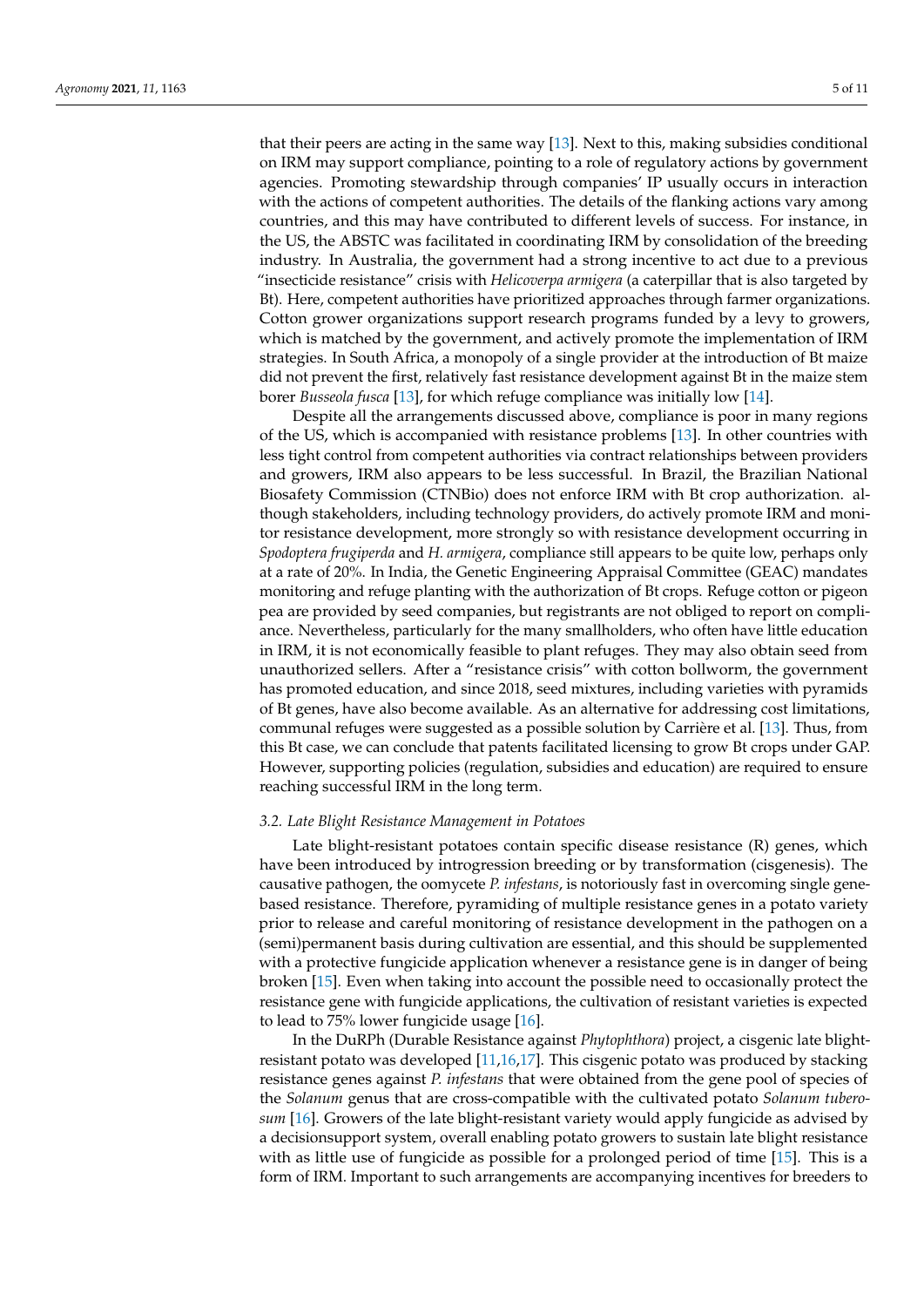stack resistance genes in their varieties and for growers to bear extra efforts from resistance support systems. Patent applications were submitted for the resistance genes in order to be able to control who could receive licenses and how they were going to be used. Patent licensing of the resistance genes can thus be a tool to stimulate breeders to develop varieties with stacked resistance genes instead of single-gene constructs and, as a next step, like in the Bt cases, to oblige farmers to employ IRM and use the aforementioned decision support systems. Until now, there have not been applications for the authorization of cisgenic potato varieties within the EU due to the current registration hurdles [\[15,](#page-9-12)[18\]](#page-9-15). Cisgenic late blight-resistant varieties are also being developed in the US, where (in contrast to what one may expect from an optimal IRM system) variants with a single gene have been authorized, but stacks of three genes are expected by 2025 [\(https://spudman.com/article/biotech](https://spudman.com/article/biotech-potatoes-improved-performance-quality-global-markets/)[potatoes-improved-performance-quality-global-markets/,](https://spudman.com/article/biotech-potatoes-improved-performance-quality-global-markets/) accessed on 1 June 2021). As with Bt crops, EPA approval of the single-resistant varieties for cultivation encompassed an obligatory stewardship program, including recommendations of protective fungicide treatment to support the durability of the resistance and obligations for reporting and monitoring in the form of assessing unexpected damage cases (UXDs).

Thus, IRM should start with stacking resistance genes, which may be required through conditional licensing of the patents on the resistance gene constructs, to create varieties with potentially durable disease resistance. The proper implementation of IRM during cultivation of resistant varieties should be ensured through additional license agreements. This way of using IP protection was considered as a potential advantage in an extensive stakeholder interaction and public debate that was organized around the DuRPh project [\[11,](#page-9-8)[17\]](#page-9-14).

Another way of protecting the use of a variety or of plant material is through legal contracts under private law. As stacked late blight-resistance gene potato varieties are still in the pipeline of classical introgression breeding, stewardship arrangements focus on sustaining the potato varieties with single resistance genes that are not yet broken (as in the US cisgenic example above). Farmers that cultivate the single resistance cv. Avito in the form of contract cultivation are obliged by the owner of this classically bred variety to apply fungicide when advised to do so by a decision support system in order to prevent breaking the resistance by *P. infestans*. In this system, fungicide spraying is much lower than with susceptible varieties (spraying is needed, on average, 4 times instead of 15 times per growing season), compensating for the higher cost of the seed potatoes. Compliance is monitored, and its success is rated by the absence of *P. infestans* in the crop [\[11\]](#page-9-8).

#### *3.3. Bremia Resistance Management in Lettuce*

In a recent expert workshop, downy mildew ranked seventh on a list of most urgent needs in the EU for developing biocontrol options and integrated pest management [\[19\]](#page-9-16). In the Netherlands, *Bremia lactucae* is a worrisome oomycete disease in lettuce. Although there is an incentive for stewardship in light of the steady decrease in fungicides registered for use in the EU, there is limited use of integrated pest management because of uncertainty about its (economic) effectiveness and a lack of knowledge, according to a recent monitoring report for the Netherlands [\[20\]](#page-9-17). For cultivation of varieties with conventionally introgressed resistance genes against this pathogen, fungicide application to prevent breakage of the resistance gene by the pathogen is being advised. Breeders are monitoring the development of new pathotypes breaking resistances, and data are being collected by the International Bremia Evaluation Board, a collaboration of breeding companies in the USA and Europe with UC Davis, the Netherlands' inspection service Naktuinbouw and the French National Seed Station GEVES (IBEB; [https://www.worldseed.org/our-work/plant-health/other](https://www.worldseed.org/our-work/plant-health/other-initiatives/ibeb/)[initiatives/ibeb/,](https://www.worldseed.org/our-work/plant-health/other-initiatives/ibeb/) accessed on 1 June 2021) [\[21\]](#page-10-0). Information on resistances and *Bremia* isolates are used in protocols for DUS testing in variety registration. Implementing IP for ensuring GAP in Europe with conventionally introgressed resistances would need to be based on PBR, but this may not be straightforward, and there are apparently no examples in literature of how PBR could be used in this manner (for more, see Section [4\)](#page-7-0).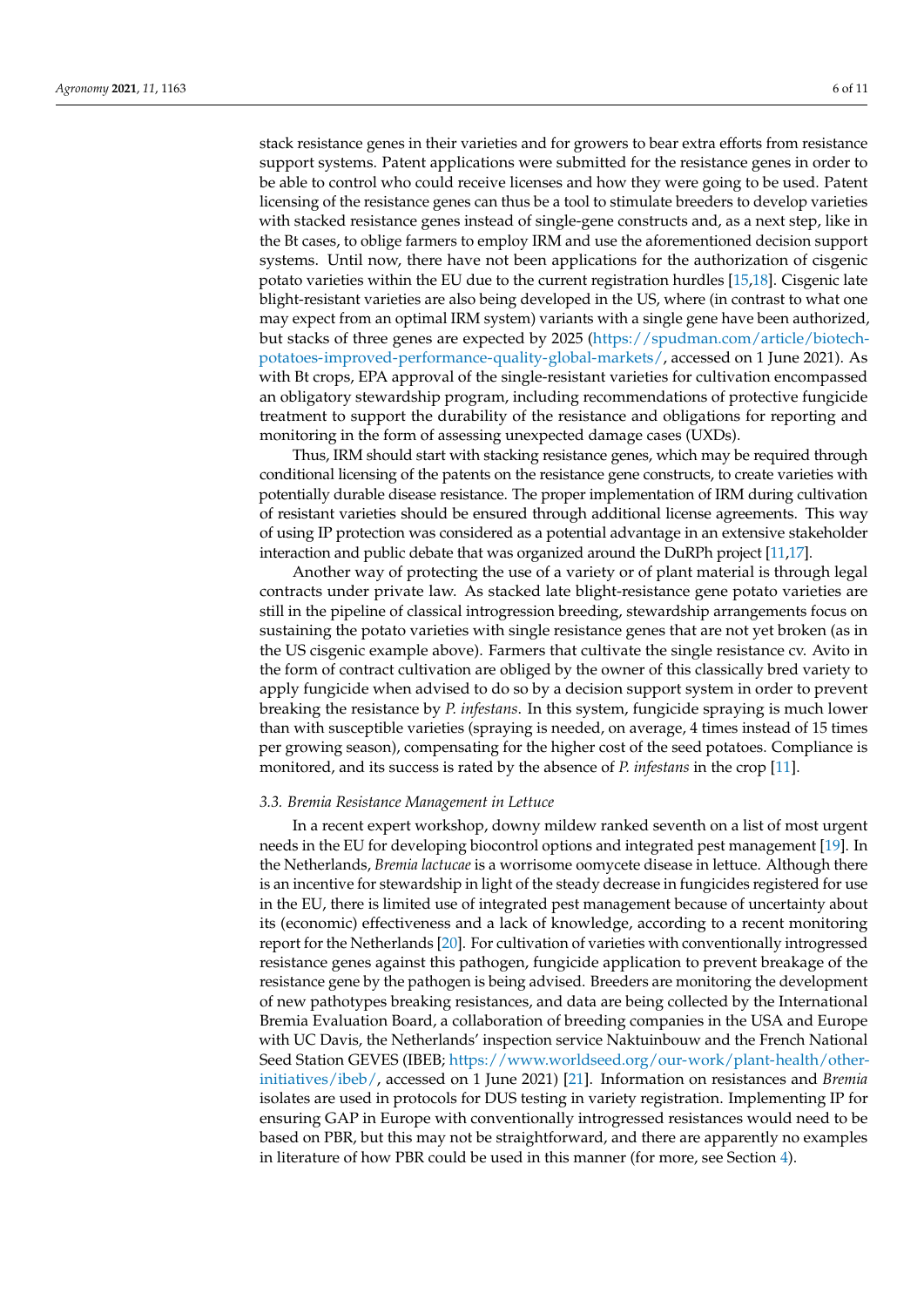### *3.4. Management of Herbicide-Resistant Crops*

In Australia, glyphosate-resistant weeds developed because of glyphosate use prior to the introduction of herbicide-tolerant (HT) transgenic crops. As glyphosate is the herbicide used for the most common transgenic form of HT crops (Roundup Ready (RR)), a resistance management plan became an obligation at the Australian Pesticides and Veterinary Medicines Authority (APVMA) that oversaw the registration of agricultural chemicals. Thus, the obligation was not linked to a particular HT crop but to the authorization of the herbicide used in its cultivation in Australia and, thus, to the herbicide registrant. The IP for glyphosate (Roundup<sup>®</sup>) was originally granted to the same company as for the HT (Roundup Ready®) crop. Nevertheless, the obligation to follow APVMA rules was subsequently included in the authorizations of GM HT crops by the OGTR. Analogous to the plan described for Bt crops above, the IRM plan includes reporting of resistance incidents and establishing an herbicide resistance consultation group (i.e., the Glyphosate Sustainability Working Group), consisting of experts, industry and government (extension) officials [\[22\]](#page-10-1). For instance, glyphosate-resistant cotton cultivation is regulated by a crop management plan which imposes an obligation to prevent seed sets of weeds that have survived glyphosate treatments, even though this may be difficult to realize in practice [\[23\]](#page-10-2).

In contrast, the US had no strict, obligatory stewardship scheme against resistance development as, originally, resistance development was regarded as unlikely among others, based on experience with selecting for plant 5-enolpyruvylshikimate-3-phosphate synthase (EPSPS) resistant to glyphosate [\[24\]](#page-10-3). From an evolutionary view on weed control, this unlikelihood was seen as doubtful [\[25\]](#page-10-4), and indeed, over time, resistance development to glyphosate has occurred. Some of the resistances developed on the basis of previously unknown genetic mechanisms such as gene copy multiplication (involving extrachromosomal circular DNA), and these led to seriously problematic weeds including Palmer amaranth [\[26\]](#page-10-5). Breeding companies have reacted with the development of (stacked) HT crops involving herbicides with alternative modes of action, similar to the Bt-pyramided varieties described above in Section [3.1.](#page-3-0) Increasingly, stewardship schemes are now promoted with advice for sustainable management by organizations such as the Weed Science Society of America.

There have been worries that, with an emphasis on HT crop solutions, less attention may be given to developing innovative, alternative agronomic measures for integrated weed management (IWM) [\[25](#page-10-4)[,27\]](#page-10-6). IWM involves more complex cultivation practices and requires frequent monitoring, as is performed in organic cultivation. It requires more knowledge development of farmers and still has a higher risk of crop failure [\[28\]](#page-10-7). Cultivation of HT crops within an IWM system approach could have formed a good case to prevent or delay the development of herbicide resistance in weeds, but the perceived difficulty of implementation due to the inherent complexities and risks of failure for growers may have been reasons to not demand this. Considering the experiences in Australia, including with Bt as described above in Section [3.1,](#page-3-0) accompanying HT crops with contractual obligations for IWM would require the establishment of working groups involving grower organizations to ascertain IWM's feasibility for farmers. With hindsight, it may be a lost opportunity that authorizations for HT crops in the US were not accompanied with stewardship obligations for IWM, which could have been ensured through licensing contracts by the technology provider, as were implemented for Bt crops or late blightresistant potatoes (Section [3.2\)](#page-4-0).

# *3.5. Scab Resistance in Apples*

An example of using trademarks is the Dutch apple variety SQ159. As it is resistant against apple scab, it fits well in organic as well as conventional production. The trade name Natyra<sup>®</sup> is reserved for apples of this variety that have been produced organically. Conventionally produced apples are sold under other trade names. The pathogen *Venturia inaequalis* has a sexual cycle during the winter months (production of ascospores on fallen leaves) but propagates clonally during the rest of the year through conidiospores. Hence,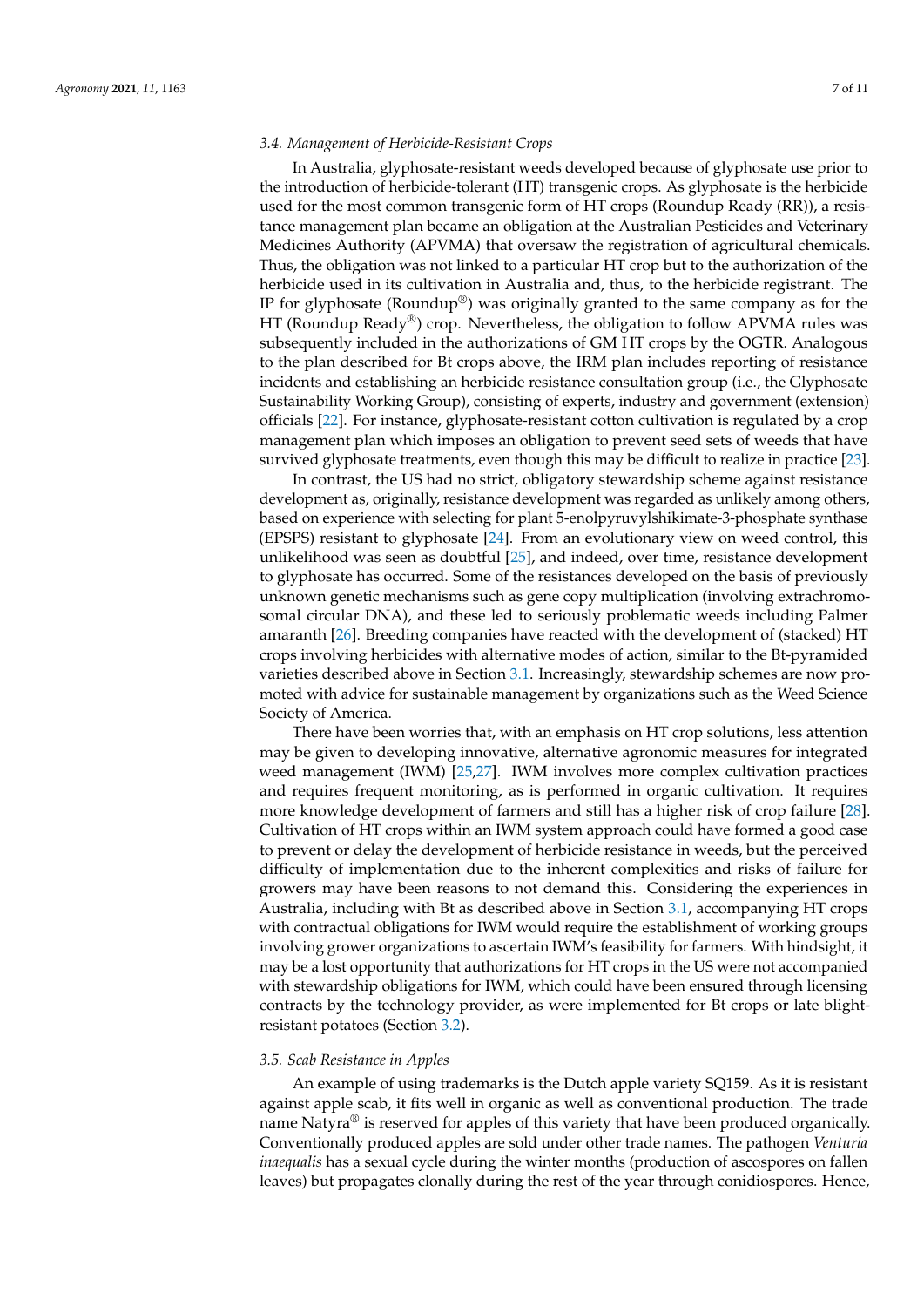resistance management includes keeping the orchard clean and removing dead leaves in the fall, which is common practice. A round of preventive spraying with a fungicide at the beginning of the growing season is advisable to restrict the development of new apple scab strains. Including this in licensing contracts for growers of a sustainable brand of scab-resistant apples would be an opportunity for promoting IRM.

# <span id="page-7-0"></span>**4. Discussion**

Society demands new, resilient and sustainable production systems. These will require crop varieties optimally suited for these systems. The intrinsic properties of a variety, however, do not automatically translate into differences in sustainability performance during cultivation. The environmental effect of varieties critically depends on them being cultivated according to good agricultural practices (GAP), as was shown for GM crops with specific added traits  $[6–8]$  $[6–8]$ . The impact of conventional varieties similarly depends on the application of GAP during cultivation, as this contributes to many aspects of sustainable farming, including integrated control of weeds, diseases and pests and the optimization of fertilization and irrigation [\[11\]](#page-9-8). For that reason, breeders may be interested in directing GAP for the cultivation of their varieties, such as when these varieties contain disease resistance genes that have been recently introgressed from wild relatives which, in crops with complex genetics, may take longer than the pathogen may need to break it. Specifically, the durability of the resistances requires proper disease management to maintain the effectiveness of the resistance genes in their varieties over time. In the case of GM varieties, such as Bt crops, several governments (competent authorities) have obliged breeders to ensure specific cultivation measures.

To be able to ensure measures further down the production chain, one needs instruments for controlling the use of a variety. Licensing contracts based on patents are a versatile instrument for enforcing integrated resistance management (IRM), such as by providing the owner of a transgenic event with the capability to pass on obligations to the breeders of all varieties, in which the event is implemented or stacked, and from here to the sublicensees and farmers. Licensing contracts have been used for ensuring compliance to the GAP demands for varieties with Bt constructs. They were aimed to be used for developing potato varieties made with disease resistance genes in the DuRPh project.

There may be conflicting interests between the company that sells a variety with accompanying GAP obligations and the farmers that buy it. In a free market, farmers may opt for another seed provider. In the case of GAP obligations, farmers may also be inclined to do so not only when being excluded because of poor compliance, but particularly when compliance is disadvantageous because of the costs involved [\[13\]](#page-9-10). Part of the solution may lie in providing alternative approaches that are technically easier to implement. For example, farmers can now buy Bt varieties as seed bags in which Bt and non-Bt varieties are mixed, thus eliminating the need to set up and cultivate a separate refugium, even though the latter may be more effective in terms of disease resistance management [\[13\]](#page-9-10). The examples of problems with compliance suggest that success in ensuring the implementation of GAP measures may critically rely on the involvement of all stakeholders in the production chain, not only breeders, but also competent authorities and farmer organizations. An essential component, next to appropriate regulatory arrangements that independently check for compliance, may be strong involvement of farmer organizations, extension services and product market chain parties, providing education programs to farmers and making available digitalized decision support systems. This is particularly true in cases where GAP involves complex operations that may come with higher costs or risks of failure or that require sophisticated knowledge and experience for farmers, as was noted for weed management with HT crops.

Closed production chains and contract cultivation, such as the potato cv. Avito example, form an alternative system to ensure compliance to GAP measures. As farmers are contracted, the company that gives out the contracts remains in the lead throughout the cultivation cycle. One may consider it a disadvantage that this restricts the role of farmers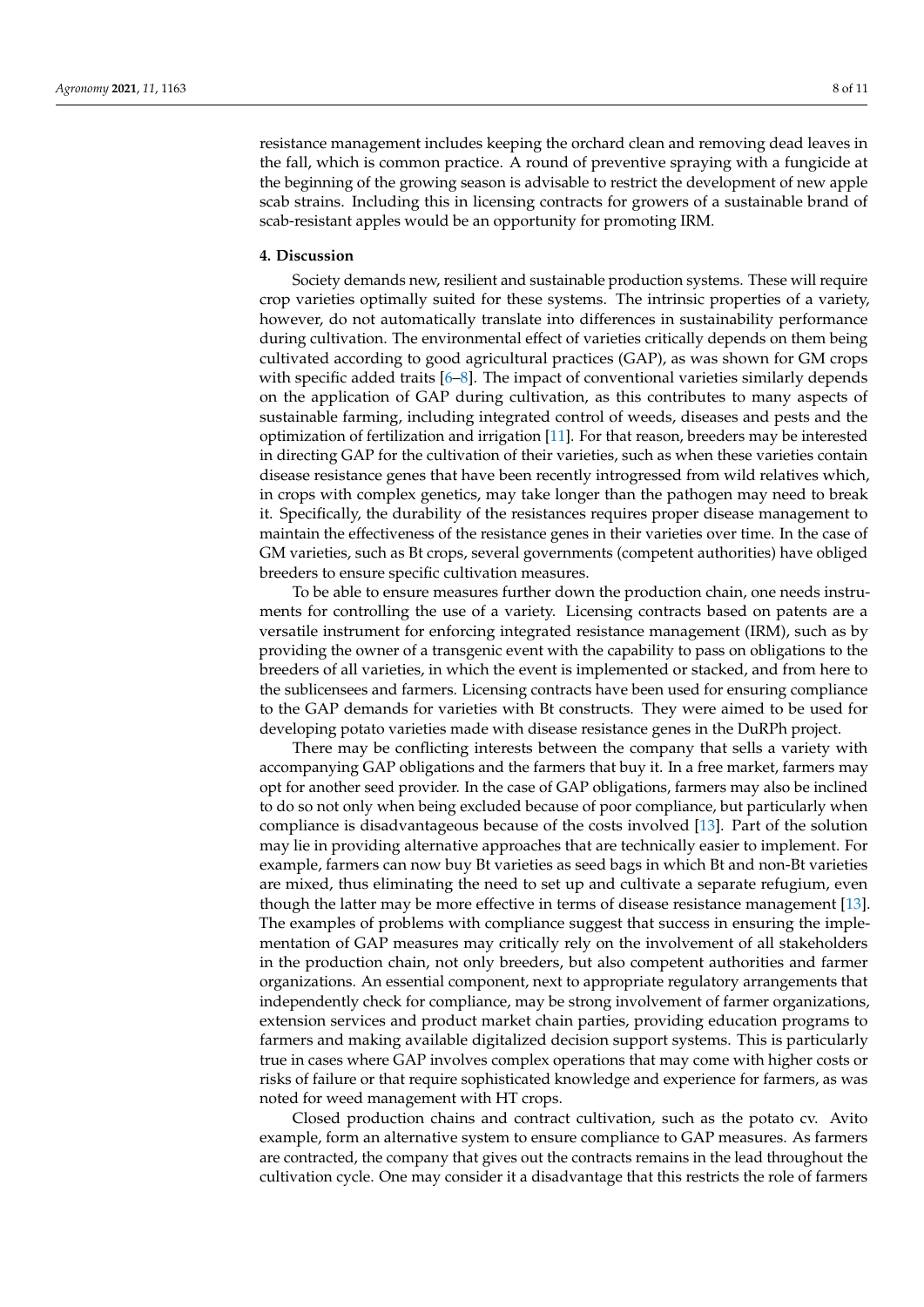to mere executers of instructions. On the other hand, the parties in the production chain now have a joint interest, and for that reason, the company may actively assist farmers that have been contracted with education or practical support, such as the decision support system for *P. infestans* in potato.

Plant variety rights can only be exerted on a plant or a product until the full license has been paid, which limits the options of the owner to direct GAP measures during cultivation. For a breeder, the possibilities of control of the application of GAP using PBR may be larger for vegetatively produced varieties than for varieties that are sold as sowing seeds, as the period of control may be extended by breaking up the license into portions. During multiplication (e.g., of fruit trees), the number of licenses may be limited, and this may be used to enforce the use of certain cultivation measures.

The role of the owner of the PBR may be extended by combining it with special production chains for products with added value in terms of quality or other production characteristics. This may be done by teaming up with others, both vertically in the production chain, such as trading organizations, or horizontally, such as by geographical indications. The breeder may strengthen his or her position by linking the variety (indirectly) to a brand mark or a trade name, as is done now for some new apple varieties. A brand name may be associated with the use of cultivation practices, and the brand can enforce them with growers if they want their product to be sold under the brand name.

There may be limitations to using IP systems for ensuring GAP. Patents concern a technical invention that is applicable and novel. In the future, it may become more difficult to obtain a patent on the use of a disease resistance gene, such as on the resistance gene R8 in the DuRPh varieties, as the novelty of the application of resistance genes gradually decreases over time with an increase in the number of scientific publications on disease resistance genes in plants. GM events are usually novel combinations of genetic elements, and for that reason, they are expected to remain patentable. The patentability of geneedited changes can be expected to be the subject of legal as well as political debates in the coming years, particularly when they result in plants similar to those from conventional breeding, as may be the outcome of targeted mutagenesis when it is used to induce one or more small deletions in genes [\[29,](#page-10-8)[30\]](#page-10-9).

Thus, while the application of good agricultural practices (GAP) during cultivation is an essential factor for the effectiveness of novel varieties for improving the sustainability of farming, the power of the breeder to ensure this in the production chain using IPR varies depending on the type of trait, the type of crop, the IP system chosen and the characteristics of the production chain. Several of the examples described here point not just to the important role of the government, but also of grower organizations and market chain parties. By means of adopted and agreed farming decision support systems, farmers can be guided and assisted in their compliance to and implementation of GAP. The use of decision support systems may be stimulated, for example, by making subsidies or purchases conditional on this compliance. The resulting stewardship roles of parties that have a joint interest in producing food according to GAP should complement the actions of the breeders.

**Author Contributions:** M.J.M.S., C.C.M.v.d.W. and L.A.P.L. jointly conceived the study, wrote the manuscript and revised it. All authors have read and agreed to the published version of the manuscript.

**Funding:** Writing of the manuscript was supported by the Netherlands' Ministry of Agriculture, Nature and Food Quality (project BO-43-011.04-007). This project also paid the APC. The funder had no role in the study design, data collection and analysis, or decision to publish.

**Institutional Review Board Statement:** Not applicable.

**Informed Consent Statement:** Not applicable.

**Data Availability Statement:** Not applicable.

**Acknowledgments:** Results on *P. infestans* management were derived from the DuRPh project.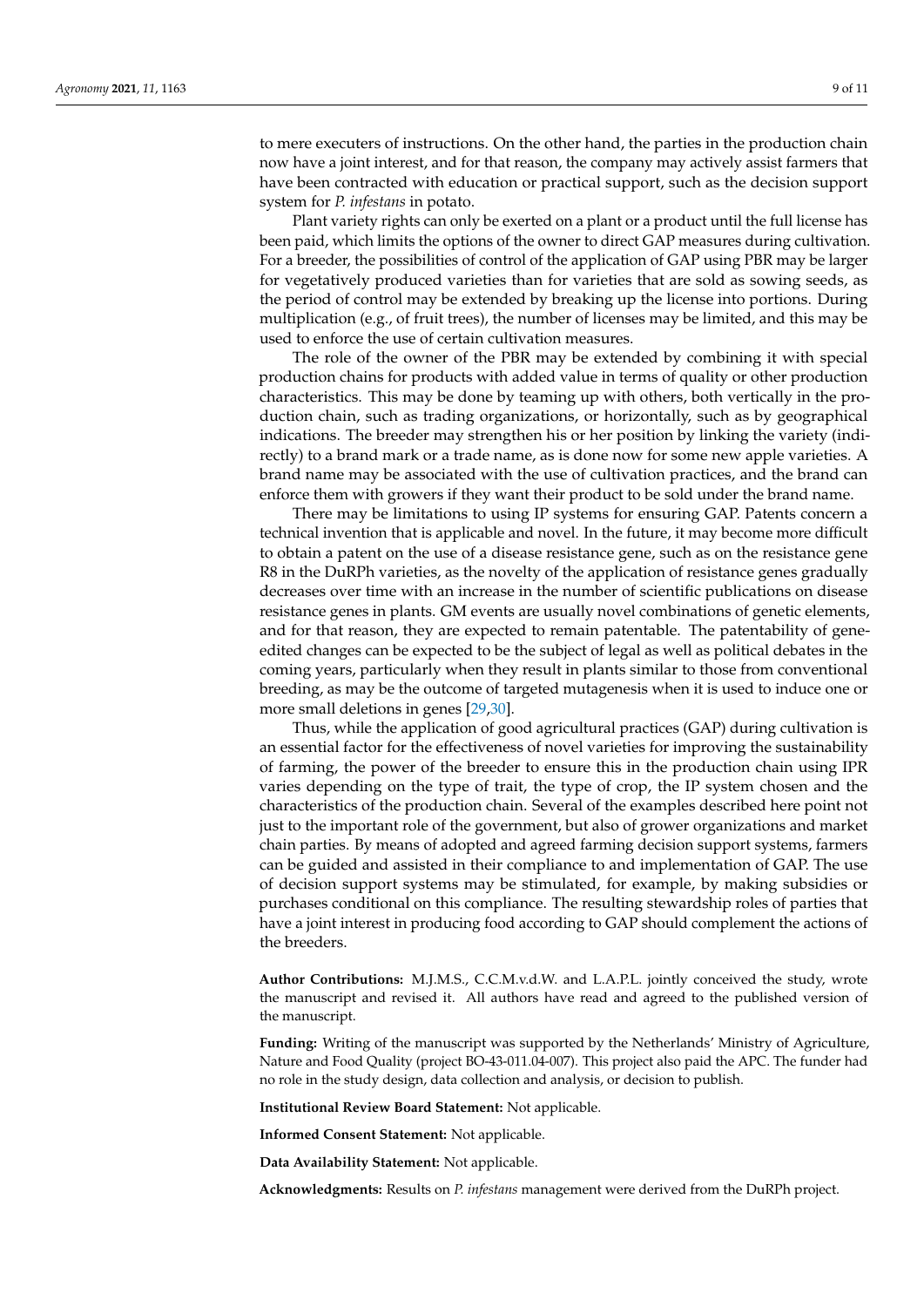# **Conflicts of Interest:** The authors declare no conflict of interest.

# **References**

- <span id="page-9-0"></span>1. Schaart, J.G.; van de Wiel, C.C.M.; Lotz, L.A.P.; Smulders, M.J.M. Opportunities for products of New Plant Breeding Techniques. *Trends. Plant Sci.* **2016**, *21*, 438–449. [\[CrossRef\]](http://doi.org/10.1016/j.tplants.2015.11.006) [\[PubMed\]](http://www.ncbi.nlm.nih.gov/pubmed/26654659)
- 2. Van de Wiel, C.C.M.; Schaart, J.G.; Lotz, L.A.P.; Smulders, M.J.M. New traits in crops produced by genome editing techniques based on deletions. *Plant Biotechnol. Rep.* **2017**, *11*, 1–8. [\[CrossRef\]](http://doi.org/10.1007/s11816-017-0425-z) [\[PubMed\]](http://www.ncbi.nlm.nih.gov/pubmed/28386301)
- <span id="page-9-1"></span>3. Smulders, M.J.M. Then and Now: A Scientific View on Plant Breeding and Technological Innovation. In *Sustainable Agriculture: The Role of Plant Breeding Innovation*; A Program and Conference Organized, Facilitated, Moderated, and Convened by the ISGP with Support from the American Seed Trade Association and Euroseeds (Internet Format); Institute on Science for Global Policy (ISGP): Tucson, AZ, USA, 2020; pp. 21–25; ISBN 978-1-7334375-2-3. Available online: [http://scienceforglobalpolicy.org/](http://scienceforglobalpolicy.org/conference/sustainable-agriculture-the-role-of-plant-breeding-innovation-sa-pbi/) [conference/sustainable-agriculture-the-role-of-plant-breeding-innovation-sa-pbi/](http://scienceforglobalpolicy.org/conference/sustainable-agriculture-the-role-of-plant-breeding-innovation-sa-pbi/) (accessed on 1 June 2021).
- <span id="page-9-2"></span>4. Würtenberger, G.; Van Der Kooij, P.; Kiewiet, B.; Ekvad, M. *European Union Plant Variety Protection*, 2nd ed.; Oxford University Press: Oxford, UK, 2015.
- <span id="page-9-3"></span>5. Aerts, R.J. The European Commission's notice on Directive 98/44 and the European Patent Organization's response: The unpredictable interaction of EU and EPC law. *J. Intellect. Prop. Law Pract.* **2018**, *13*, 800–805. [\[CrossRef\]](http://doi.org/10.1093/jiplp/jpy058)
- <span id="page-9-4"></span>6. Franke, A.C.; Breukers, M.L.H.; Broer, W.; Bunte, F.; Dolstra, O.; D'Engelbronner-Kolff, F.M.; Lotz, L.A.P.; Van Montfort, J.; Nikoyuk, J.; Rutten, M.M.; et al. *Sustainability of Current GM Crop Cultivation; Review of people, planet, profit effects of agricultural production of GM crops, based on the cases of soybean, maize, and cotton*; Report 386; Plant Research International, Wageningen University and Research Centre: Wageningen, The Netherlands, 2011; Available online: <https://edepot.wur.nl/166665> (accessed on 1 June 2021).
- 7. Lotz, L.A.P.; van de Wiel, C.C.M.; Smulders, M.J.M. Genetically modified crops and sustainable agriculture: A proposed way forward in the societal debate. *NJAS Wagening. J. Life Sci.* **2014**, *70–71*, 95–98. [\[CrossRef\]](http://doi.org/10.1016/j.njas.2014.05.004)
- <span id="page-9-5"></span>8. NASEM (National Academies of Sciences, Engineering and Medicine). *Genetically Engineered Crops: Experiences and Prospects*; The National Academies Press: Washington, DC, USA, 2016.
- <span id="page-9-6"></span>9. Institute on Science for Global Policy (ISGP). Debate One Summary (not-for-attribution). In *Sustainable Agriculture: The Role of Plant Breeding Innovation; A Program and Conference Organized, Facilitated, Moderated, and Convened by the ISGP with Support from the American Seed Trade Association and Euroseeds (Internet Format)*; Institute on Science for Global Policy (ISGP): Tucson, AZ, USA, 2020; pp. 36–42; ISBN 978-1-7334375-2-3. Available online: [http://scienceforglobalpolicy.org/conference/sustainable-agriculture](http://scienceforglobalpolicy.org/conference/sustainable-agriculture-the-role-of-plant-breeding-innovation-sa-pbi/)[the-role-of-plant-breeding-innovation-sa-pbi/](http://scienceforglobalpolicy.org/conference/sustainable-agriculture-the-role-of-plant-breeding-innovation-sa-pbi/) (accessed on 3 June 2021).
- <span id="page-9-7"></span>10. Roe, D.; Brokaw, R. Intellectual property rights applicable to fruit trees and the likely effects on regional and global avocado industries. In Proceedings of the VI World Avocado Congress (Actas VI Congreso Mundial del Aguacate) 2007, Viña Del Mar, Chile, 12–16 November 2007; ISBN 978-956-17-0413-8.
- <span id="page-9-8"></span>11. Lotz, L.A.P.; van de Wiel, C.C.M.; Smulders, M.J.M. How to assure that farmers apply new technology according to Good Agricultural Practice: Lessons from Dutch initiatives. *Front. Environ. Sci.* **2018**, *6*, 89. [\[CrossRef\]](http://doi.org/10.3389/fenvs.2018.00089)
- <span id="page-9-9"></span>12. Carrière, Y.; Degain, B.A.; Harpold, V.S.; Unnithan, G.C.; Tabashnik, B.E. Gene flow between Bt and non-Bt plants in a seed mixture increases dominance of resistance to pyramided Bt corn in *Helicoverpa zea* (Lepidoptera: Noctuidae). *J. Econ. Entomol.* **2020**, *113*, 2041–2051. [\[CrossRef\]](http://doi.org/10.1093/jee/toaa138) [\[PubMed\]](http://www.ncbi.nlm.nih.gov/pubmed/32582955)
- <span id="page-9-10"></span>13. Carrière, Y.; Brown, Z.S.; Downes, S.J.; Gujar, G.; Epstein, G.; Omoto, C.; Storer, N.P.; Mota-Sanchez, D.; Søgaard Jørgensen, P.; Carroll, S.P. Governing evolution: A socioecological comparison of resistance management for insecticidal transgenic Bt crops among four countries. *Ambio* **2020**, *49*, 1–16. [\[CrossRef\]](http://doi.org/10.1007/s13280-019-01167-0) [\[PubMed\]](http://www.ncbi.nlm.nih.gov/pubmed/30903512)
- <span id="page-9-11"></span>14. Kruger, M.; Van Rensburg, J.B.J.; Van den Berg, J. Transgenic Bt maize: Farmers' perceptions, refuge compliance and reports of stem borer resistance in South Africa. *J. Appl. Entomol.* **2012**, *136*, 38–50. [\[CrossRef\]](http://doi.org/10.1111/j.1439-0418.2011.01616.x)
- <span id="page-9-12"></span>15. Kessel, G.J.T.; Mullins, E.; Evenhuis, A.; Stellingwerf, J.; Cortes, V.O.; Phelan, S.; van den Bosch, T.; Förch, M.G.; Goedhart, P.; Van Der Voet, H.; et al. Development and validation of IPM strategies for the cultivation of cisgenically modified late blight resistant potato. *Eur. J. Agron.* **2018**, *96*, 146–155. [\[CrossRef\]](http://doi.org/10.1016/j.eja.2018.01.012)
- <span id="page-9-13"></span>16. Haverkort, A.J.; Boonekamp, P.M.; Hutten, R.; Jacobsen, E.; Lotz, L.A.P.; Kessel, G.J.T.; Vossen, J.H.; Visser, R.G.F. Durable late blight resistance in potato through dynamic varieties obtained by cisgenesis: Scientific and societal advances in the DuRPh project. *Potato Res.* **2016**, *59*, 35–66. [\[CrossRef\]](http://doi.org/10.1007/s11540-015-9312-6)
- <span id="page-9-14"></span>17. Lotz, L.A.P.; van de Wiel, C.C.M.; Smulders, M.J.M. Genetic engineering at the heart of agroecology. *Outlook Agric.* **2020**, *49*, 21–28. [\[CrossRef\]](http://doi.org/10.1177/0030727020907619)
- <span id="page-9-15"></span>18. Wesseler, J.; Purnhagen, K.P. EU Regulation of New Plant Breeding Technologies and their Possible Economic Implications for the EU and Beyond (31 August 2020). *Bayreuth Work. Paper Ser. Food Law* **2020**. [\[CrossRef\]](http://doi.org/10.2139/ssrn.3685776)
- <span id="page-9-16"></span>19. Lamichhane, J.R.; Bischoff-Schaefer, M.; Bluemel, S.; Dachbrodt-Saaydeh, S.; Dreux, L.; Jansen, J.-P.; Kiss, J.; Köhl, J.; Kudsk, P.; Malausa, T.; et al. Identifying obstacles and ranking common biological control research priorities for Europe to manage most economically important pests in arable, vegetable and perennial crops. *Pest. Manag. Sci.* **2017**, *73*, 14–21. [\[CrossRef\]](http://doi.org/10.1002/ps.4423) [\[PubMed\]](http://www.ncbi.nlm.nih.gov/pubmed/27568588)
- <span id="page-9-17"></span>20. Jilesen, C.; Arendse, W.; van Beek, J.; Boesveld, H.; Wubben, J. Monitoren ziekten, plagen & onkruiden. Rapportage van ontwikkelingen 2009–2016. 2017. Available online: [https://www.nvwa.nl/documenten/plant/gewasbescherming/gewasbescherming/](https://www.nvwa.nl/documenten/plant/gewasbescherming/gewasbescherming/publicaties/rapportage-monitoring-ziekten-plagen-en-onkruiden-voor-de-periode-2009-2016) [publicaties/rapportage-monitoring-ziekten-plagen-en-onkruiden-voor-de-periode-2009-2016](https://www.nvwa.nl/documenten/plant/gewasbescherming/gewasbescherming/publicaties/rapportage-monitoring-ziekten-plagen-en-onkruiden-voor-de-periode-2009-2016) (accessed on 4 June 2021).